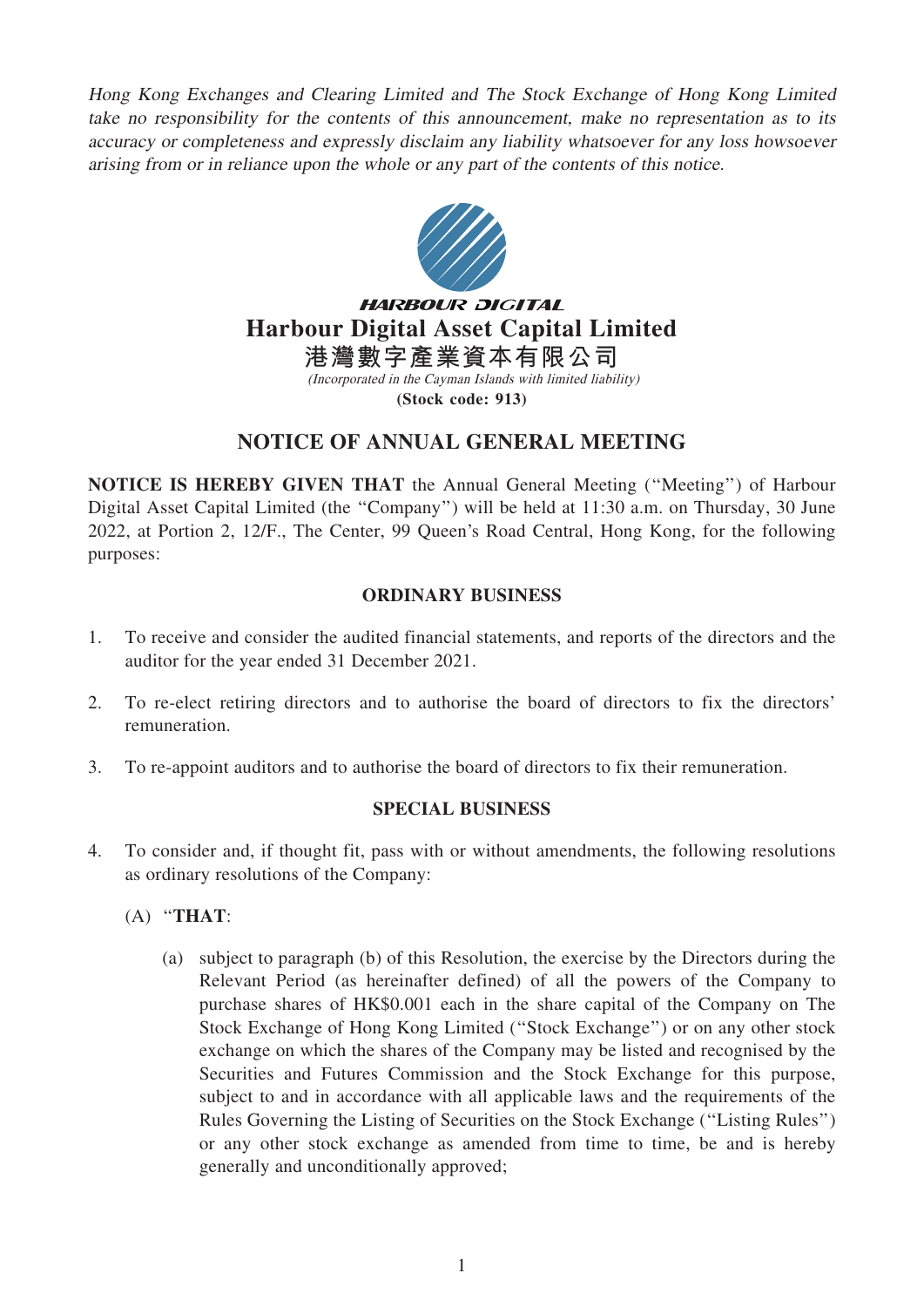- (b) the total number of the shares to be purchased pursuant to the approval in paragraph (a) of this Resolution shall not exceed 10% of the total number of the share capital of the Company in issue as at the date of this Resolution, and the said approval shall be limited accordingly; and
- (c) for the purposes of this Resolution, ''Relevant Period'' means the period from the passing of this Resolution until whichever is the earlier of:
	- (i) the conclusion of the next Annual General Meeting of the Company;
	- (ii) the revocation or variation of the authority given under this Resolution by an ordinary resolution of the shareholders of the Company in general meeting; or
	- (iii) the expiration of the period within which the next Annual General Meeting of the Company is required by the Articles of Association of the Company or any applicable law to be held.''
- $(B)$  "THAT:
	- (a) subject to paragraph (c) of this Resolution, the exercise by the Directors during the Relevant Period (as hereinafter defined) of all the powers of the Company to issue, allot and deal with additional shares in the Company, and to make or grant offers, agreements and options (including warrants, bonds, debentures, notes and any securities which carry rights to subscribe for or are convertible into shares in the Company) which would or might require the exercise of such power be and is hereby generally and unconditionally approved;
	- (b) the approval in paragraph (a) of this Resolution shall authorise the Directors during the Relevant Period to make or grant offers, agreements and options (including warrants, bonds, debentures, notes and any securities which carry rights to subscribe for or are convertible into shares in the Company) which would or might require the exercise of such power after the end of the Relevant Period;
	- (c) the total number of share capital allotted or agreed conditionally or unconditionally to be allotted (whether pursuant to an option or otherwise) and issued by the Directors pursuant to the approval in paragraph (a) of this Resolution, otherwise than pursuant to (i) a Rights Issue (as hereinafter defined); or (ii) an issue of shares in the Company upon the exercise of rights of subscription or conversion under the terms of any of the warrants or securities which are convertible into shares of the Company; or (iii) an issue of shares in the Company as scrip dividends pursuant to the Articles of Association of the Company from time to time; or (iv) an issue of shares in the Company under any option scheme or similar arrangement for the grant or issue to employees of the Company and/or any of its subsidiaries of shares in the Company or rights to acquire shares in the Company, shall not exceed 20% of the total number of the share capital of the Company as at the date of this Resolution, and the said approval shall be limited accordingly; and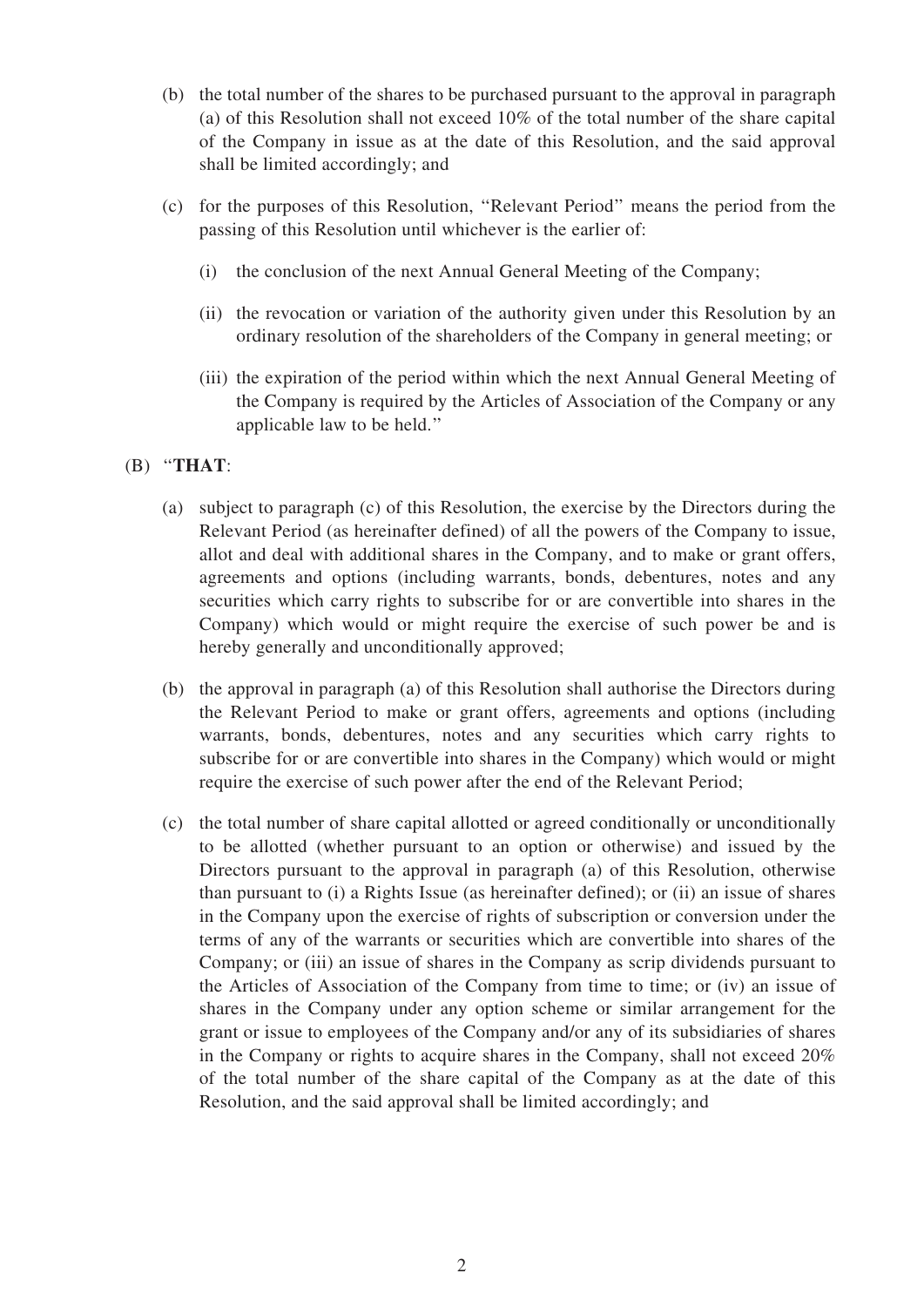(d) for the purposes of this Resolution:

"Relevant Period" shall have the same meaning as those ascribed to it under paragraph (c) of the Ordinary Resolution No. 4(A) in the Notice convening this Meeting; and

''Rights Issue'' means an offer of shares in the Company, open for a period fixed by the directors to the holders of shares, whose names appear on the Register of Members of the Company on a fixed record date in proportion to their then holdings of such shares as at that date (subject to such exclusions or other arrangements as the directors may deem necessary or expedient in relation to fractional entitlements or having regard to any restrictions or obligations under the laws of, or the requirements of any recognized regulatory body or any stock exchange in, any territory applicable to the Company).''

- (C) ''THAT subject to the passing of the Ordinary Resolutions Nos. 4(A) and 4(B) in the Notice convening this Meeting, the total number of shares which are to be purchased by the Company pursuant to the authority granted to the Directors as mentioned in Resolution No. 4(A) shall be added to the total number of the share capital that may be allotted or agreed to be allotted by the Directors pursuant to Resolution No. 4(B).''
- 5. ''THAT subject to and conditional upon the Listing Committee of The Stock Exchange of Hong Kong Limited (the ''Stock Exchange'') granting the listing of and permission to deal in the shares to be issued upon exercise of any options to be granted under the Refreshed Limit (as defined below) pursuant to the share option scheme (''Share Option Scheme'') of the Company adopted by the resolution of the shareholders of the Company passed on 30 April 2013, the existing limit on the grant of options under the Share Option Scheme and any other schemes of the Company be refreshed so that the total number of share capital of the Company to be allotted and issued upon exercise of any options to be granted under the Share Option Scheme and any other schemes of the Company (excluding options previously granted, outstanding, cancelled, lapsed or exercised under the Share Option Scheme and any other schemes of the Company) shall not exceed 10% of the total number of the share capital of the Company in issue as at the date of the passing of this resolution (''Refreshed Limit'') and that the Directors of the Company be and are hereby authorized to grant options up to the Refreshed Limit and to exercise all the powers of the Company to allot, issue and deal with shares of the Company under the Refreshed Limit pursuant to the exercise of such options.''

By Order of the Board SHUM Kit Lan Anita Executive Director

Hong Kong, 30 May 2022